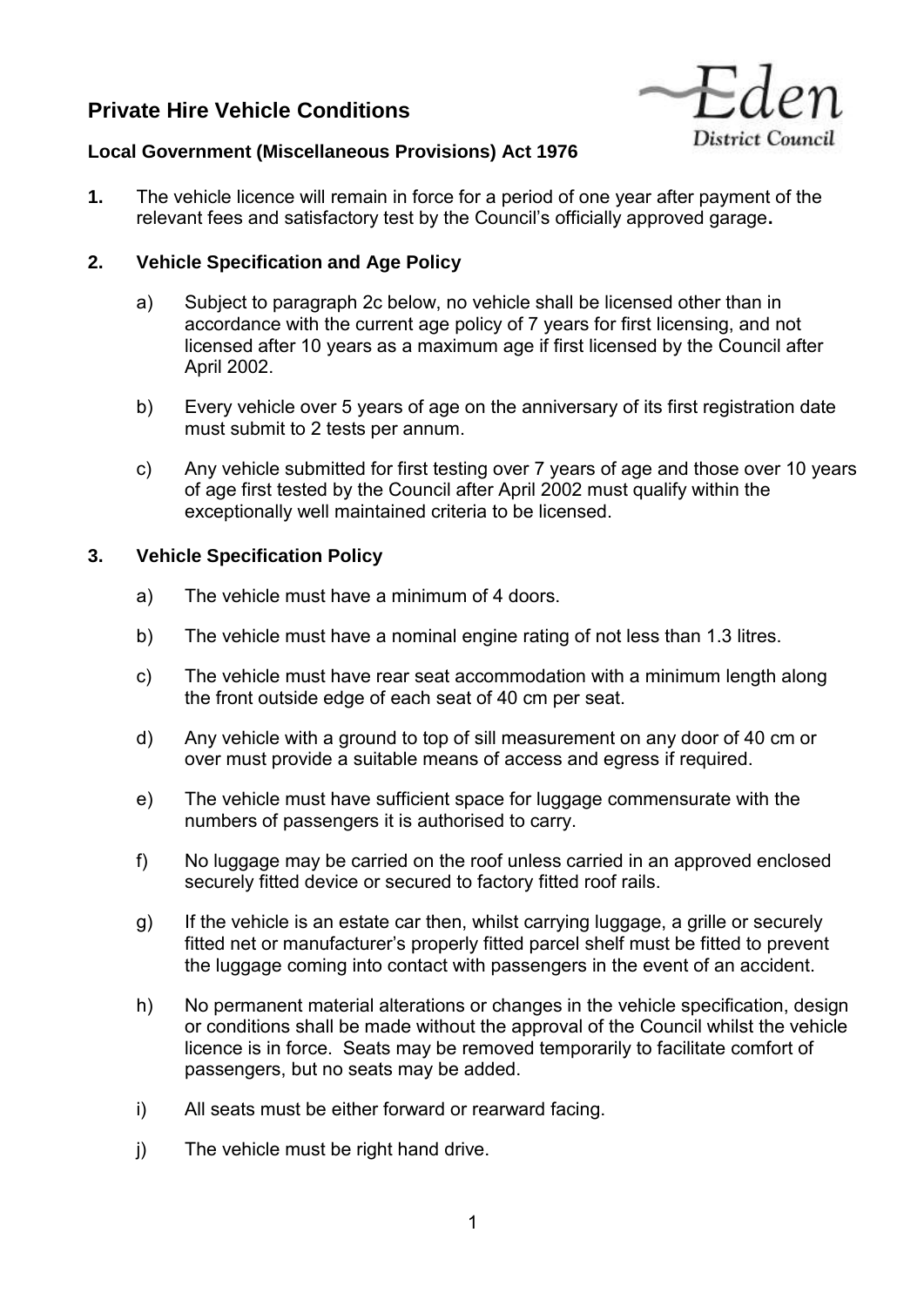### **4. Maintenance**

- a) The vehicle and all its fittings and equipment shall at all times when it is in use or available for hire be kept in a clean, tidy, efficient and safe condition.
- b) The body trim and bodywork must be uniform and free from any significant rust or damage. Non alloy wheels must be fitted with matching wheel trims.
- c) The paintwork must be a good match with no 'egg shell' finish or different shades or colours.
- d) The upholstery and carpets shall be kept clean and in good repair.

## **5. Identification Plates**

- a) The plate identifying the vehicle as a licensed private hire vehicle shall be displayed in a conspicuous position on the outside rear of the vehicle.
- b) There shall be clearly displayed an interior plate visible to all persons conveyed in the vehicle showing the plate number and the maximum number of persons licensed to be carried.
- c) All plates and signs shall be removed or covered whilst the vehicle is being used for purposes other than for hire or reward.

#### **6. Safety Equipment**

- a) The vehicle shall carry an efficient fire extinguisher securely positioned in the vehicle and easily accessible for use in an emergency of at least 0.9 Kilo of type dry powder for cars and aqueous film forming foam (AFFF) extinguisher of 2.0 Kilos for people carriers, minibuses and similar vehicles over 4 passenger seats, complying with EN3 standard. The vehicle plate number shall be permanently marked thereon.
- b) A suitable first aid kit shall be carried and shall be held in such a position so as to be easily accessible for use in an emergency. The vehicle plate number shall be permanently marked thereon.

#### **7. Taximeter**

Any taximeter fitted to a private hire vehicle shall be calibrated to the current hackney rate and tested by the Council's approved testers.

#### **8. Servicing**

Every proprietor shall keep records of servicing frequency, including dates and mileages, and shall make those records available if required.

#### **9. Signs and Notices**

a) There shall be no signs, notices, advertisements, marks, numbers, letters, figures or symbols displayed in or on the vehicle except as may be required by statutory provision or required or permitted by these conditions.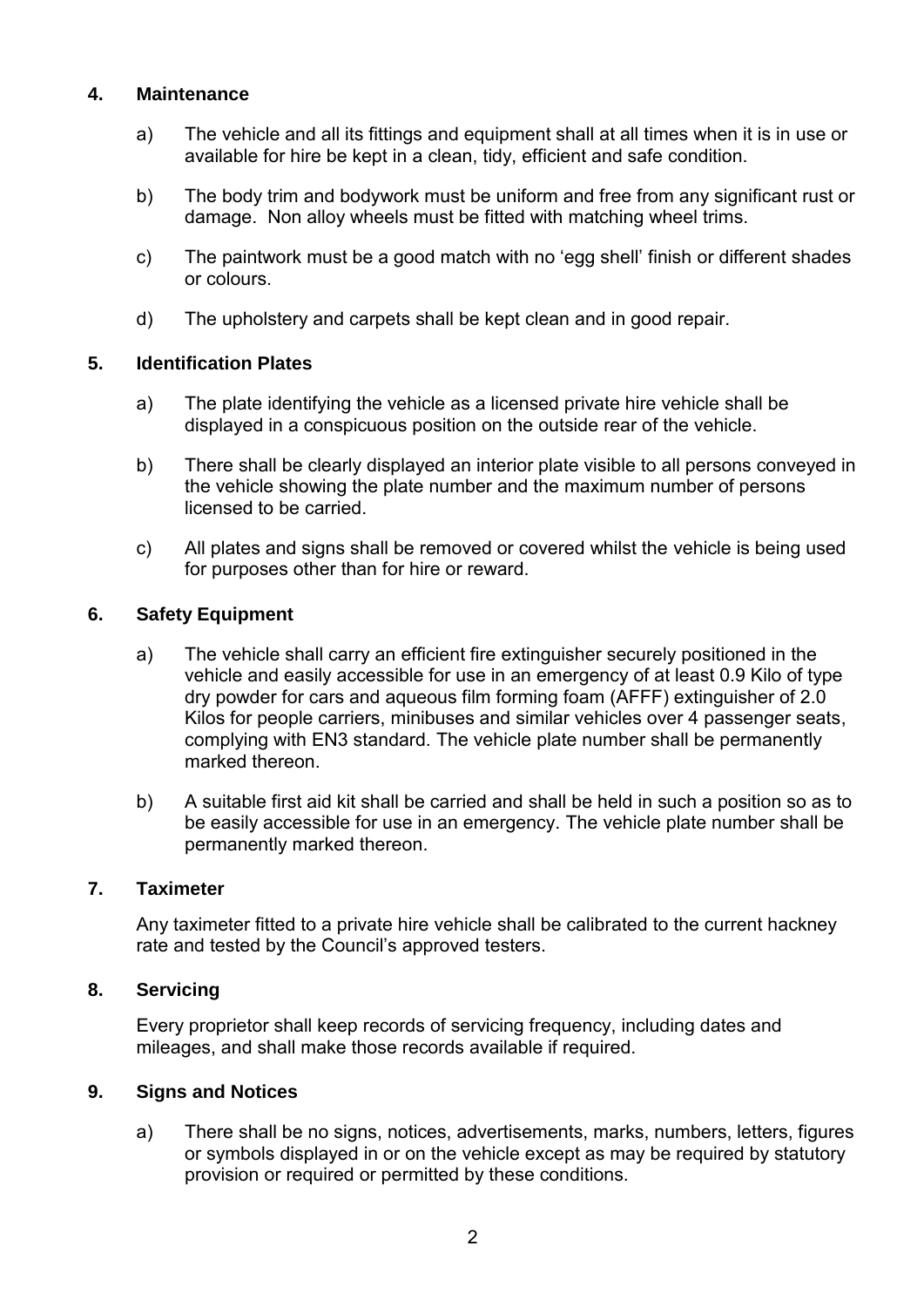- b) Any sign must contain no words or numbers other than the name and address of the operator or the name under which he operates his business including telephone number.
- c) There may be displayed within the vehicle a table of fares approved by the Council.
- d) Any roof sign or notice shall not include the word 'taxi' or 'cab' or any words of similar meaning or appearance.
- e) A sign in words or picture indicating that passengers should refrain from smoking in the vehicle shall be clearly displayed.

# **10. Numbers**

- a) The proprietor shall not cause, suffer or permit to be conveyed in the vehicle a greater number of persons, exclusive of the driver, than the number specified in the licence.
- b) No child under 3 years of age shall be carried in the front seat unless seated within a child safety harness. A child over 3 years shall be deemed as occupying a passenger seat.

# **11. Animals**

- a) Any guide dog, hearing dog or assistance dog must be carried in the vehicle at no extra cost unless the driver has an approved medical exemption certificate.
- b) Other domestic animals or pets may be carried at the discretion of the driver, must be suitably restrained, accompanied by an appropriate adult or carried, unless there is a reasonable excuse for not doing so.

## **12. Destination**

The driver of a private hire vehicle shall not refuse or neglect, without reasonable excuse, to drive the vehicle to the destination he is so directed by the person hiring the vehicle.

## **13. Convictions/Changes**

- a) The proprietor of the vehicle shall notify the Council within 14 days of the date of any convictions recorded against him, any fixed penalty imposed or any official police administered caution giving details of the circumstances of the case.
- b) The proprietor of any private hire vehicle shall notify any change of address or other particulars from those previously supplied to the Council, in writing, within 7 days of such change taking place.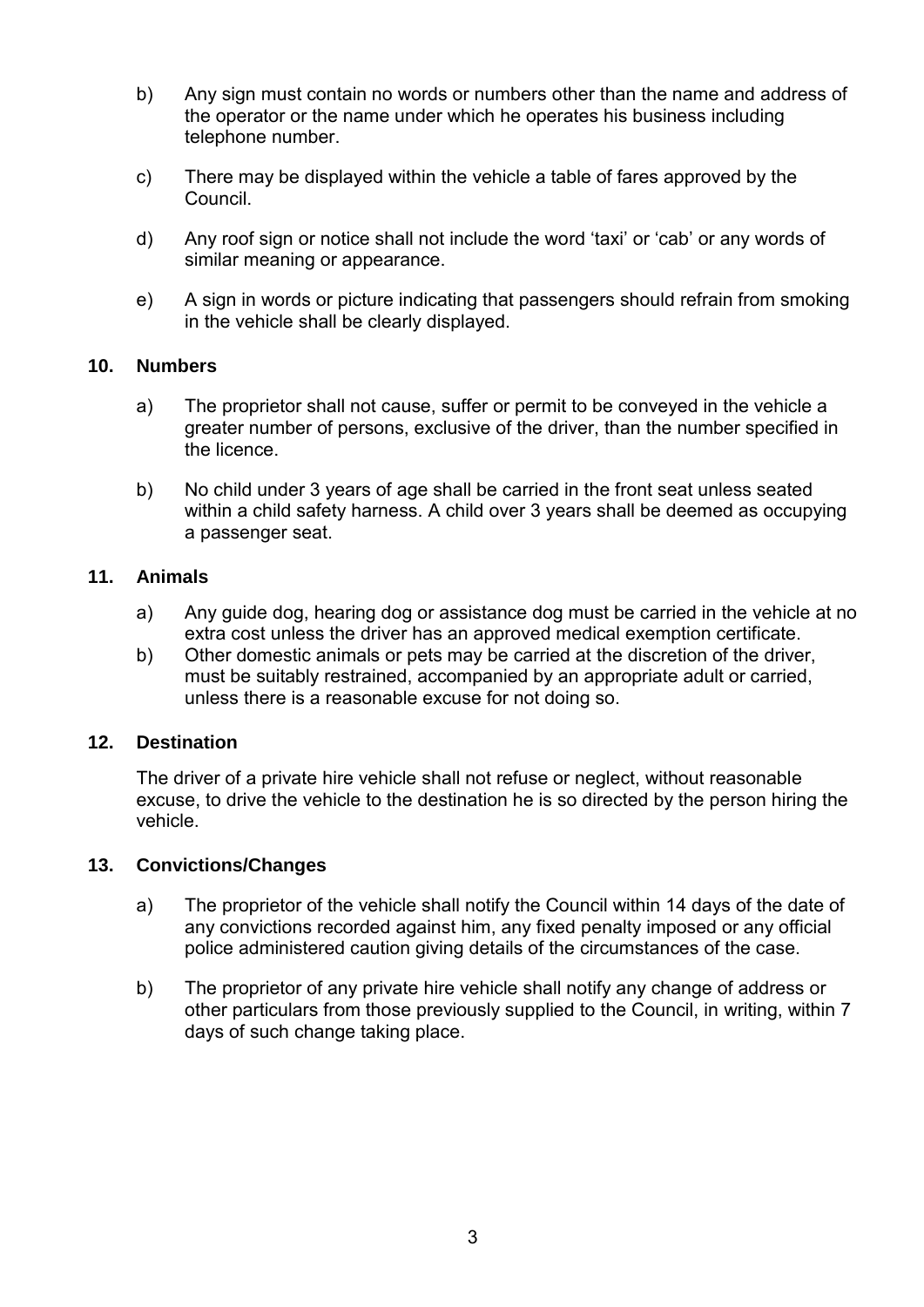## **14. Insurance**

- a) During the currency of the licence the owner or operator shall keep in force in relation to the use of the vehicle as a private hire vehicle a policy of insurance in compliance with current legislation.
- b) A current policy of insurance must be produced within 7 days of expiry of the previous certificate unless a reasonable excuse is afforded for not doing so to the Council's licensing section.

## **15. Seat Belts**

- a) Every licensed private hire vehicle shall have fitted on all forward and rearward facing seats a suitable belt or other restraining device being either a 3 point belt or lap belt only.
- b) Any child 3 years of age or over shall be deemed a passenger for the purposes of seat occupancy within the limitations of the licence requirements.

## **16. Accidents**

The proprietor of any private hire vehicle shall report to the Council as soon as practicable, and in any case within 72 hours in writing on the appropriate form, any accident or vehicle damage materially affecting the safety, performance or appearance of the vehicle or the comfort or convenience of hirers.

## **17. Mobile Phones/Radio**

- a) Whilst driving a private hire vehicle only a hands free telephone type unit may be used to transmit or receive information.
- b) If the vehicle is fitted with a domestic radio cassette or CD player, such appliance shall not be used so as to cause annoyance to other persons by reason of loud continuous music whilst the vehicle is on hire.

## **18. Suspension, Revocation, Non-Renewal of Licence**

The vehicle licence may be suspended, revoked or not renewed for any cause which the Council considers to be reasonable which would include the vehicle being considered unfit for use as a private hire vehicle or any offence or non-compliance with the provisions of the Local Government (Miscellaneous Provisions) Act 1976. The licence must be returned to the Council within 7 days if the licence is ever suspended, revoked or not renewed for any reason.

## **19. Transfer of Licence**

If the proprietor of the vehicle wishes to transfer the licence to another person, he must first obtain the written consent of the Council which will not be unreasonably withheld.